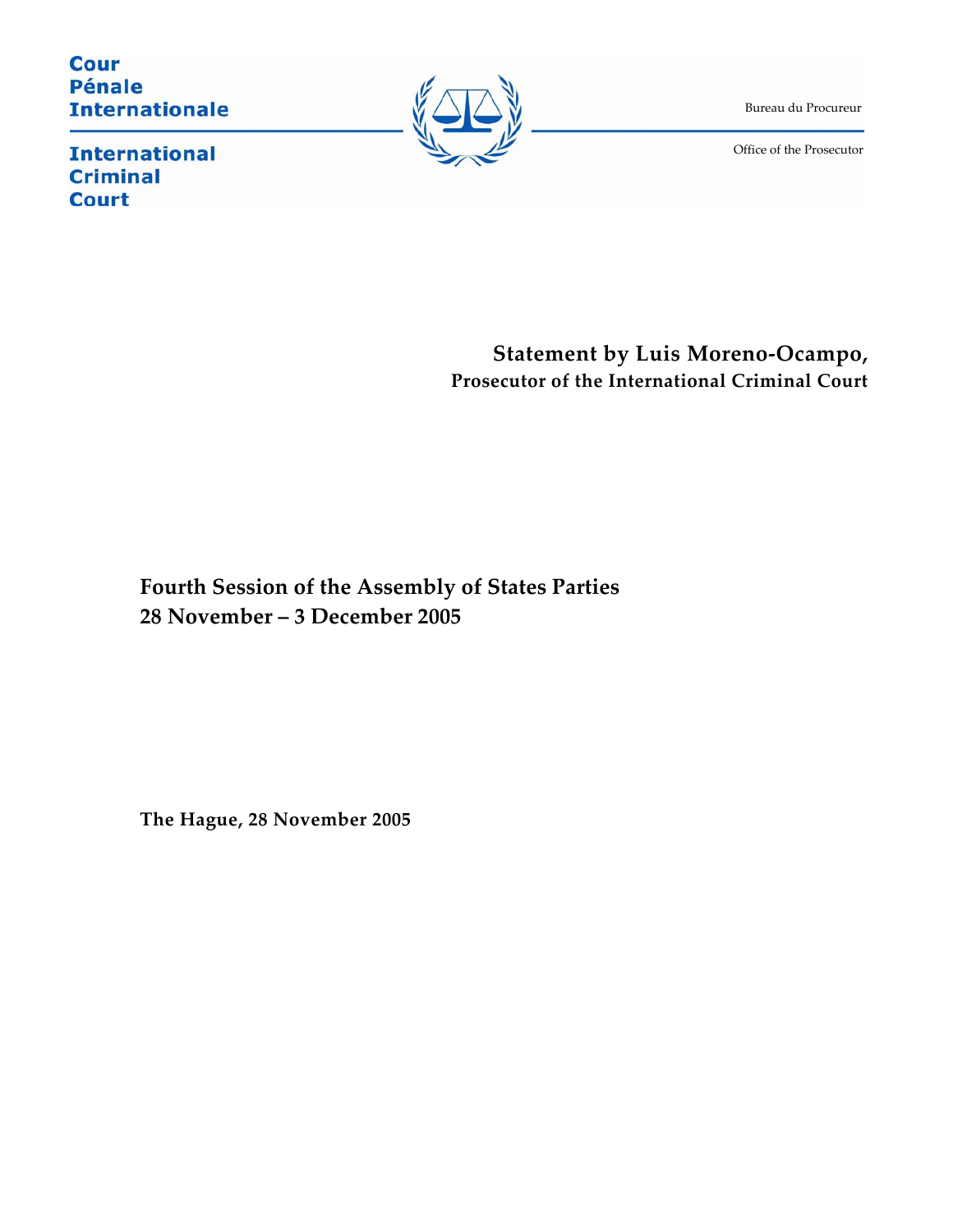## Mr President,

President Kirsch has provided an overview of the main developments and positions of the Court as a whole. I have the honour to present a summary of the activities of the Office of the Prosecutor for the third year.

 In 2003, our challenge was to establish our basic principles, including full respect for complementarity, and the idea of small investigation teams relying on national and international cooperation, and cost-efficiency.

 In 2004, our challenge was to select situations and to begin our first investigations. We started investigations in the two gravest situations under our treaty jurisdiction. We carried out our first investigations at the same time as we recruited our people and built an operational Office.

In 2005, we have almost completed the first investigation in Uganda and we requested the first arrest warrants. We are very advanced in the first investigation in the DRC situation. In addition, we are doing a comprehensive investigation in a third situation, Darfur, after receiving a referral from the UN Security Council.

We are confident that during the first half of 2006, individuals will be surrendered to the Court, allowing the commencement of hearings and trials.

Through our activities we are implementing our investigative policies:

1. Selection of situations and cases based on a careful analysis of Statute criteria

2. Focused investigations and well founded charges against those who bear the greatest responsibility.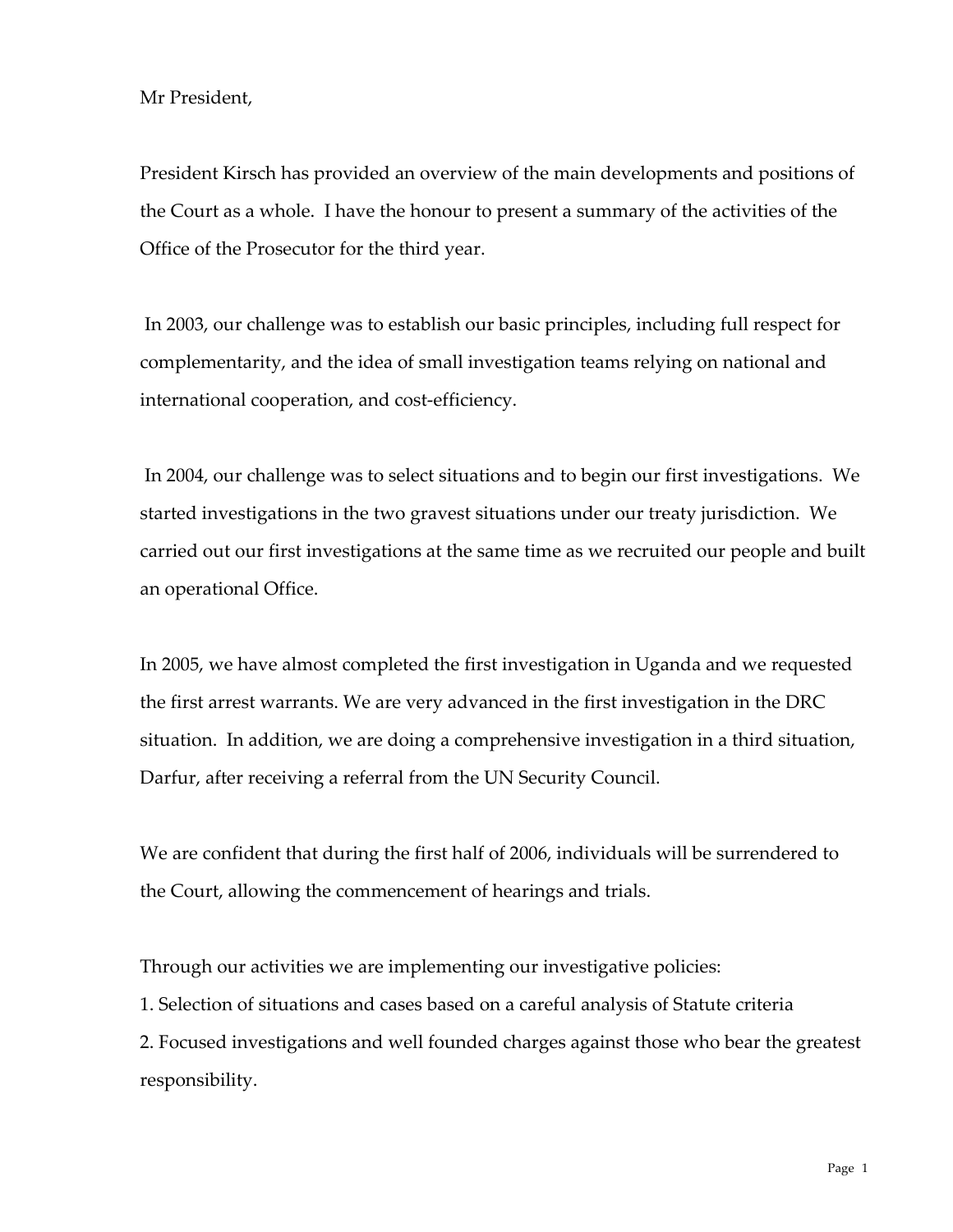Let me summarize our work in each situation.

In Uganda, we examined information concerning all groups that had committed crimes in the region. We selected our first case based on gravity. Between July 2002 and June 2004, the Lord's Resistance Army (LRA) was allegedly responsible for at least 2200 killings and 3200 abductions in over 850 attacks. It was clear that we must start with the LRA.

A small team carried out the major part of the investigation in over 50 missions in nine months. We worked with strong cooperation from Ugandan people and authorities. With the Registry, we took many steps for witness security and protection. We made another 20 missions to listen to the concerns of victims and local communities. In March and April, we organized two meetings in The Hague with local authorities, traditional and religious leaders. We reached consensus that we are bringing a justice component to a comprehensive effort to achieve justice and reconciliation and bring an end to violence in northern Uganda.

Pre Trial Chamber II has issued arrest warrants against Joseph Kony, Vincent Otti, Raska Lukwiya, Okot Odhiambo and Dominic Ongwen for crimes against humanity and war crimes. The alleged crimes include rape, murder, enslavement, sexual enslavement and forced enlisting of children.

In the Democratic Republic of the Congo (DRC) there have been more than 8,000 killings committed by numerous armed groups within the temporal jurisdiction of the Court. We are working in sequence, selecting cases on the basis of gravity.

We face major challenges of logistics and security because it is an ongoing conflict. The support on the ground from MONUC has been vital and is much appreciated. With the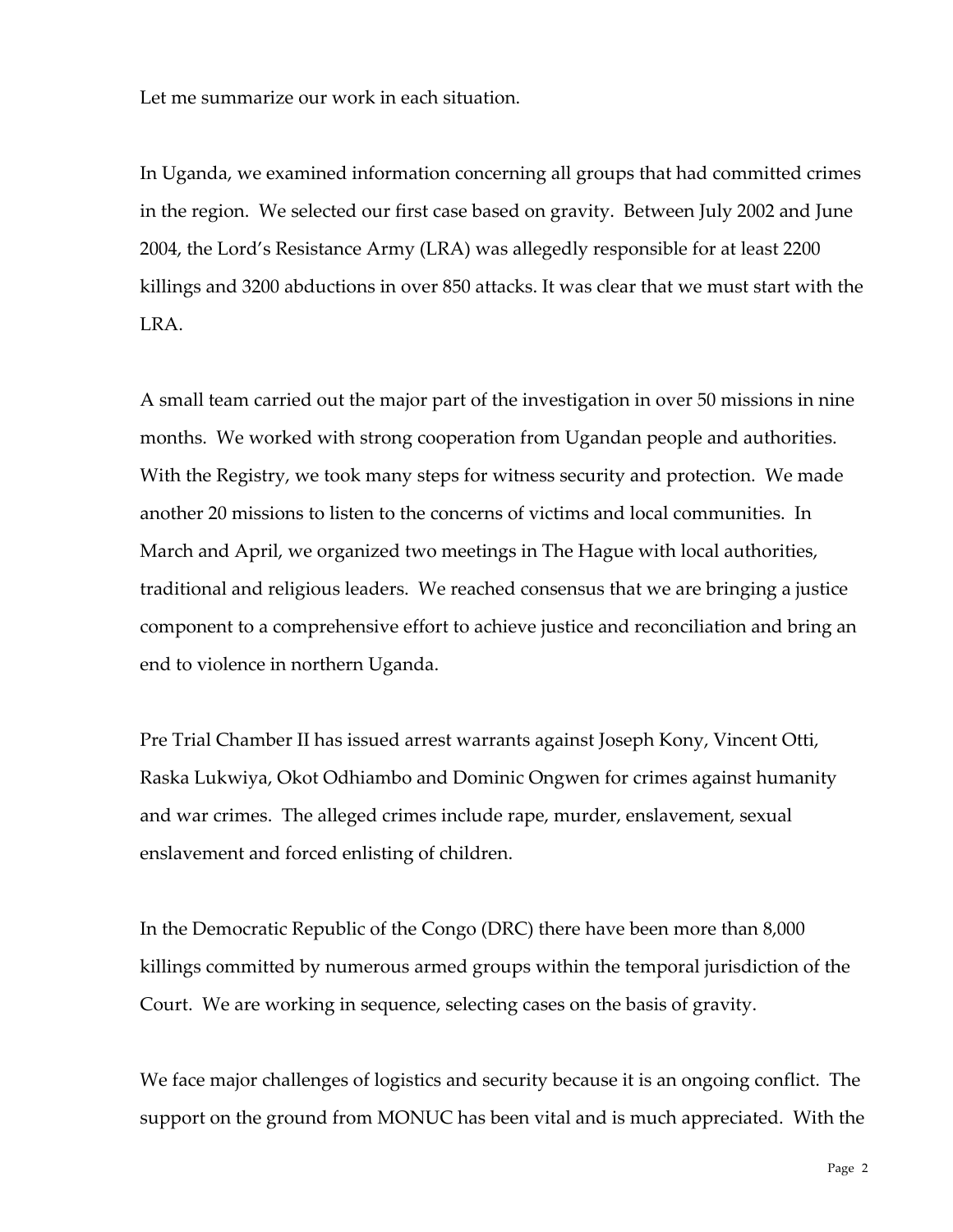Registry, we have established a field office in Kinshasa. We also have an operational presence in Bunia.

We have carried out over 50 missions. We have interviewed witnesses, insiders, and suspects, and have collected documents and materials on crimes and military structures. We expect to be in a position to seek warrants in the near future.

The referral of the situation in Darfur, the Sudan, by the Security Council was a major development in 2005. We immediately received the documents of the United Nations Commission of Inquiry on Darfur and we assembled a team and initiated an extensive process of information gathering.

Credible information indicates that crimes have been committed on a large scale, including the killing of thousands of civilians and the widespread destruction and looting of villages. The results of the violence include the displacement of approximately 1.9 million civilians, and the deaths of tens of thousands from disease and starvation. Information suggests a pervasive pattern of rape and sexual violence taking place throughout Darfur, including allegations of gang rape, as well as attacks on children and young girls.

After the required analysis, we opened an investigation on 1 June 2005. Our admissibility determination was primarily a result of the absence of national criminal proceedings relating to the cases on which our Office is likely to focus. After the decision to open an investigation, the Sudan informed us that they had established a new special Court to deal with crimes committed in Darfur. The admissibility assessment is an ongoing process and we will follow the work of this tribunal and any other national proceedings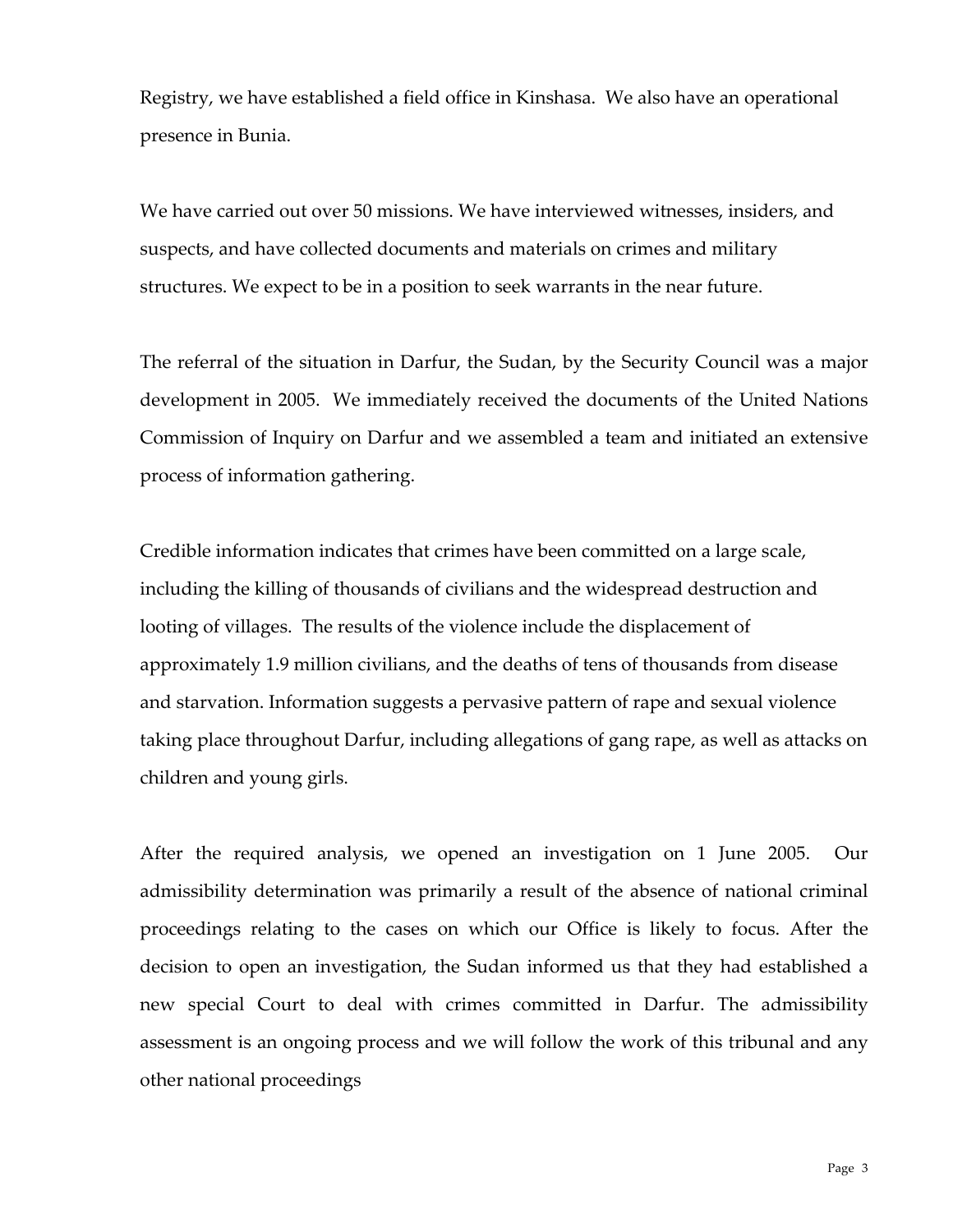We are carrying out the investigation. Due to considerations of security of victims and witnesses, we have not conducted interviews in Darfur. We started with 17 missions to several third countries to interview witnesses.

We are also monitoring eight other situations of concern. In June 2005, we received significant supplementary material for the Central African Republic referral. A team has just completed a mission to Bangui to collect additional information, particularly on admissibility. We plan a mission to the Côte d'Ivoire in the new year.

Let me present the plans for next year.

The year 2006 will mark a new phase, with confirmation hearings and probably the commencement of trials. As for investigations, we will follow our plan in Darfur. We expect to start investigation of a new case in the DRC situation. In Uganda, if new crimes are committed by other LRA commanders, we may investigate these persons. In addition, we continue to evaluate information on all other groups. We will present cases if their acts reach the gravity standards of the Statute and in full respect for the principle of complementarity.

If we do not need to investigate new cases in Uganda, then we will be able to redeploy resources and start an investigation in a fourth situation in 2006.

In addition, during 2006 we will further refine our policies and explain our standards and we will organize meetings to discuss them with you.

We are also exploring ways in which our work can yield other benefits. We have compiled on a digital platform all relevant information available on the Rome Statute crimes, including international and national legislation, cases, preparatory works and a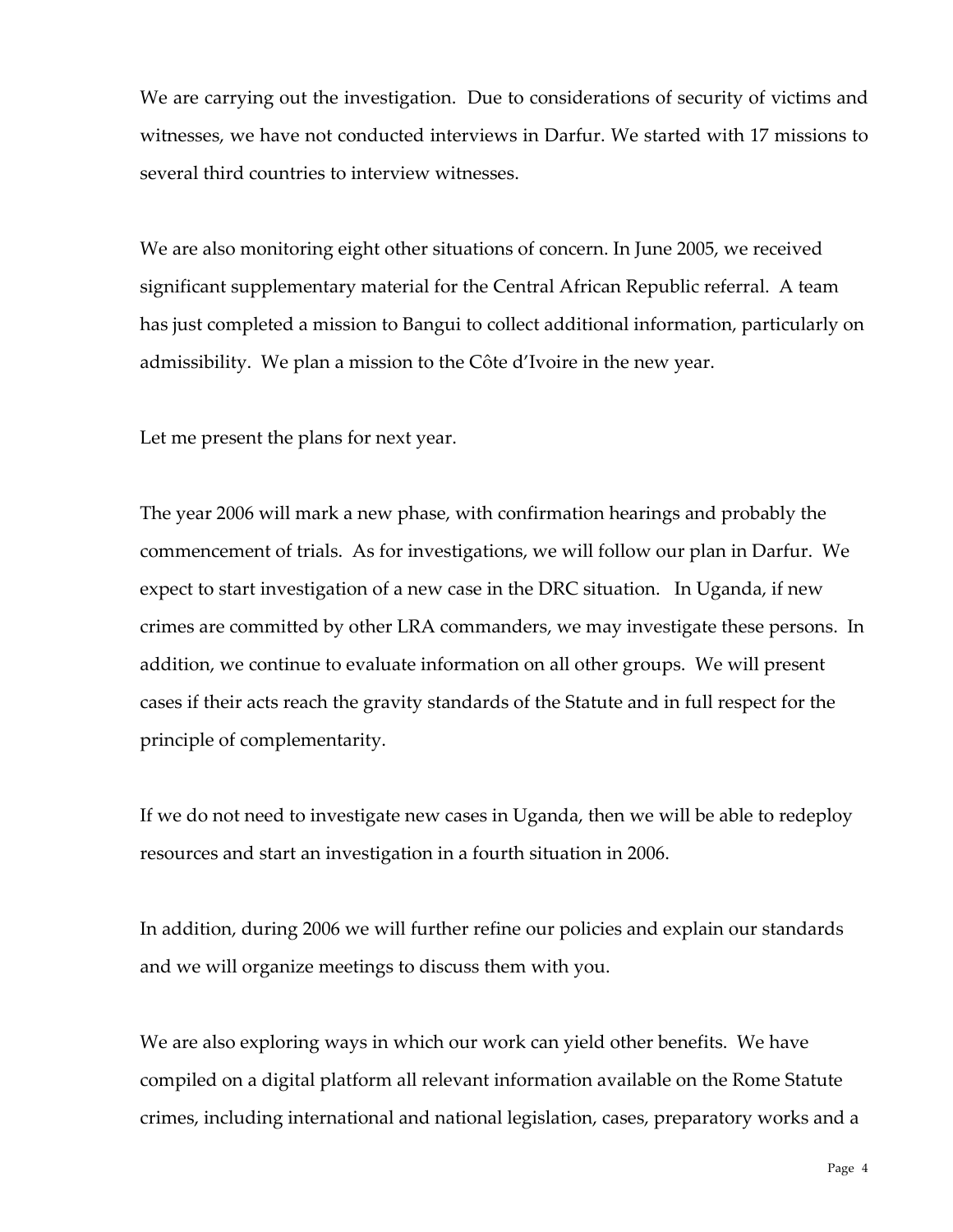*Case Matrix*. We are planning to offer access to these digital tools to government ministries, national judges and prosecutors, and universities all over the world. The aim is to create a common platform to be used worldwide.

Let me focus on cooperation.

As President Kirsch has emphasized the liaison office in New York will help us maintain contacts with the UN and the States Parties. We are grateful for the support we have received from States Parties, other states, non-governmental organizations and international organizations in the last year. The Security Council referral marks the beginning of a new era. We are establishing a strong working relationship with different international organizations. Some states have signed agreements to provide specific support for which we are very grateful. We are also very grateful for the support from the Coalition for the International Criminal Court, which is enlarging a global alliance to strengthen justice. Many NGOs are helping us with their own activities connected with our work.

To improve our dialogue we have accepted an invitation from the CICC to meet on Wednesday and we have organized an informal meeting with States Parties on Friday regarding activities and plans.

The Rome Statute establishes an overarching goal: to contribute to the prevention of future crimes. The work of the Court will help to end the culture of impunity, but this is just a piece of the goal. To complete my presentation let me focus on our common task to prevent future crimes. Our cases will expose the commission of specific crimes which have a devastating impact, such as rape, sexual enslavement and forced enlistment of children. But we need other efforts as well. We must learn to reinforce each other.